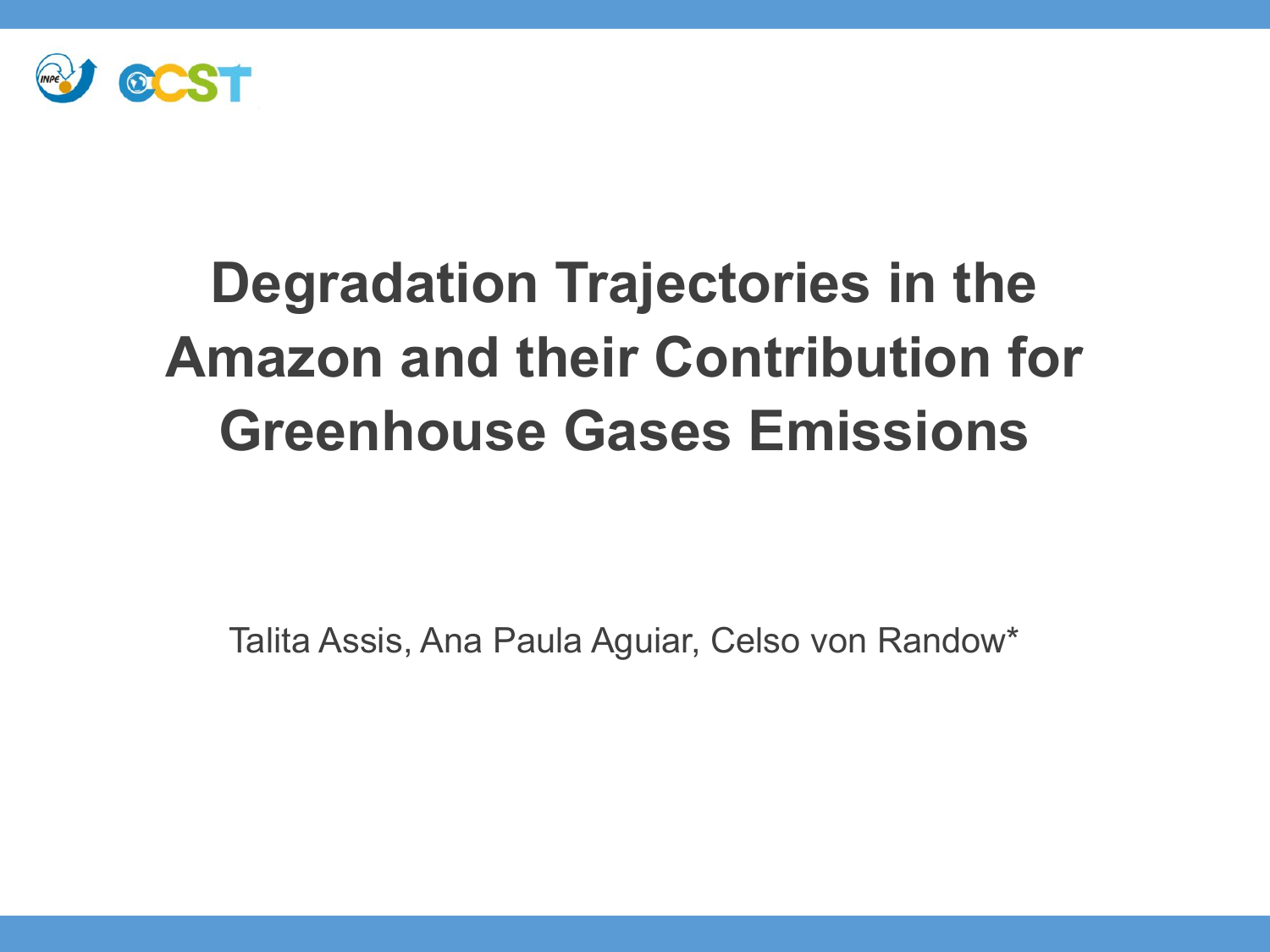#### **Amazon Forest Degradation**





**EDegradation (km2) EDeforestation (km2)** 



Source: INPE DEGRAD and PRODES Monitoring Systems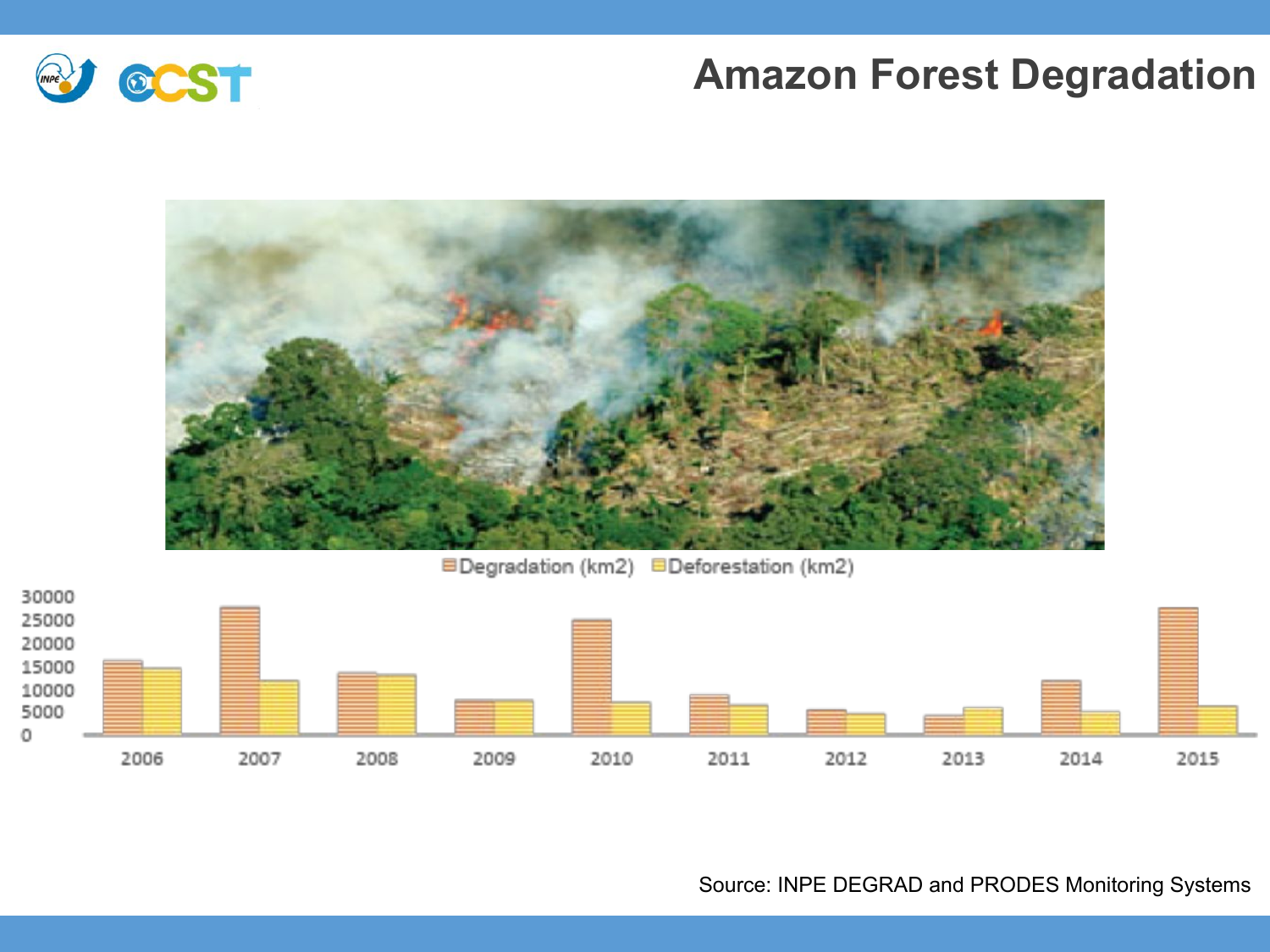

∙ *Clear cut trajectory:* degradation event followed by clear cut deforestation.

∙ *Degradation trajectory:* degradation recurrence (alternate or consecutive events).

*• Regeneration trajectory***:** (one-time) isolated degradation event.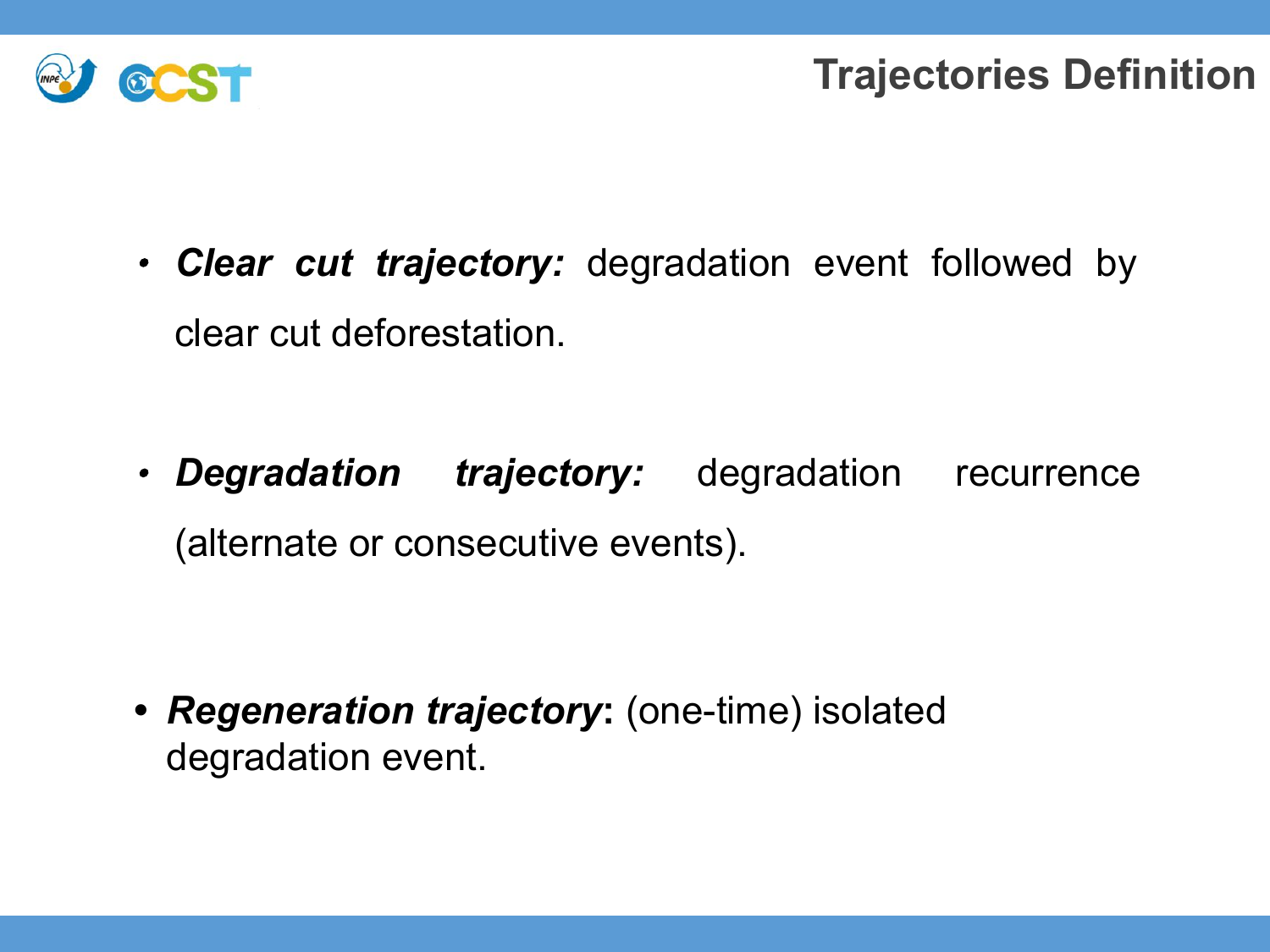

#### **Results: Trajectories**





Evolution of trajectories over the years

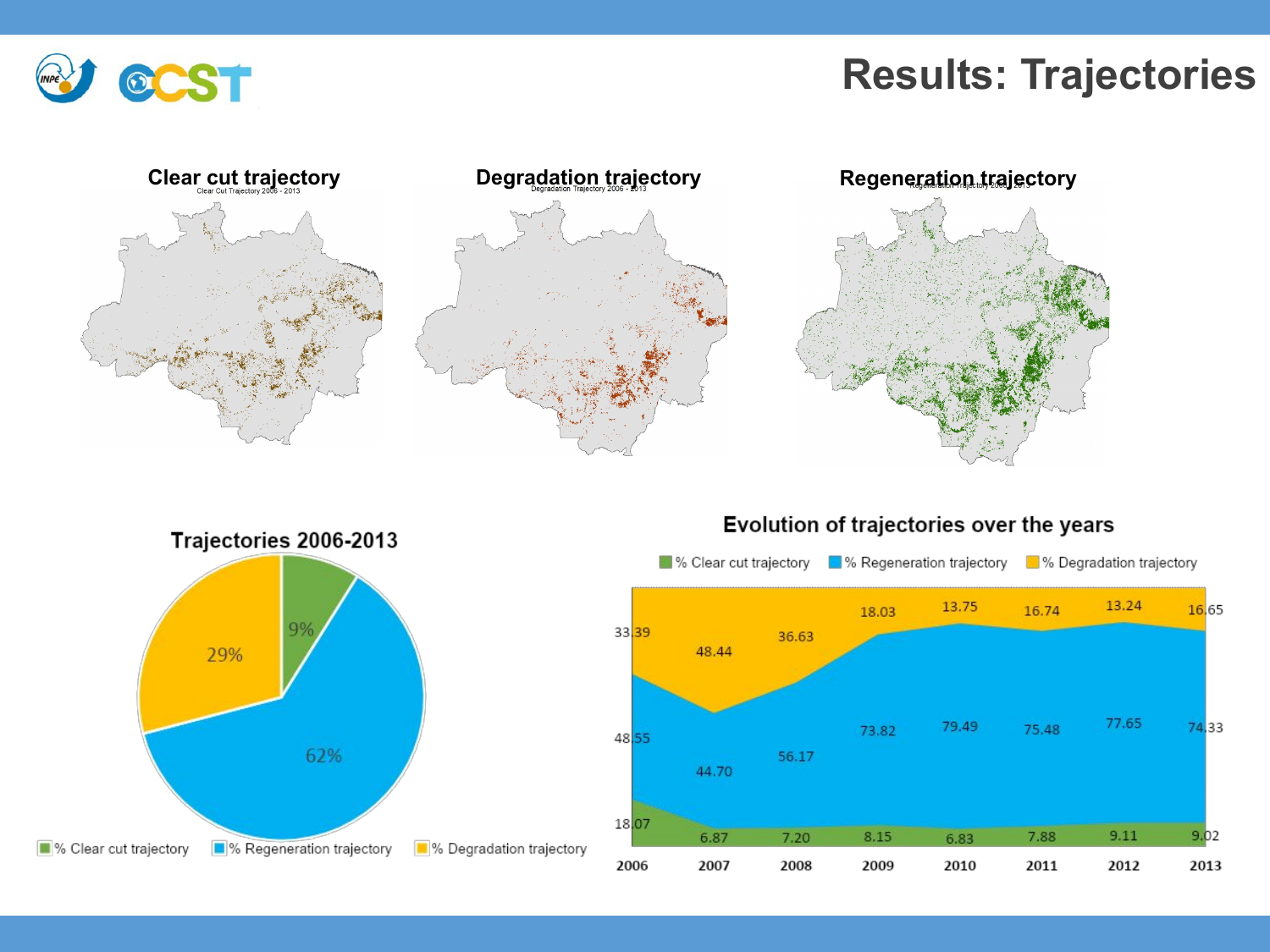### **Results: CO2 Emissions Estimates**





| Year         | <b>CO2 Emissions</b><br>from<br>deforestation | <b>CO2 Emissions</b><br>from secondary<br>vegetation cut | <b>CO2 Uptake from</b><br>secondary<br>vegetation growth | <b>CO2 Emissions</b><br>from<br>degradation | <b>CO2 Uptake from</b><br>degraded forest<br>recovery | <b>Gross</b><br><b>Emissions</b> | <b>CO2 Balance</b><br>(deforestation,<br>secondary vegetation<br>and degradation) |
|--------------|-----------------------------------------------|----------------------------------------------------------|----------------------------------------------------------|---------------------------------------------|-------------------------------------------------------|----------------------------------|-----------------------------------------------------------------------------------|
| 2006         | 926                                           | 86                                                       | $-149$                                                   | 314                                         | $-32$                                                 | 1326                             | 1145                                                                              |
| 2007         | 805                                           | 89                                                       | $-156$                                                   | 506                                         | $-207$                                                | 1400                             | 1037                                                                              |
| 2008         | 749                                           | 93                                                       | $-161$                                                   | 194                                         | $-248$                                                | 1036                             | 627                                                                               |
| 2009         | 635                                           | 98                                                       | $-164$                                                   | 160                                         | $-208$                                                | 893                              | 521                                                                               |
| 2010         | 557                                           | 103                                                      | $-166$                                                   | 403                                         | $-191$                                                | 1063                             | 706                                                                               |
| 2011         | 495                                           | 107                                                      | $-168$                                                   | 161                                         | $-240$                                                | 763                              | 355                                                                               |
| 2012         | 416                                           | 112                                                      | $-169$                                                   | 100                                         | $-221$                                                | 628                              | 238                                                                               |
| 2013         | 385                                           | 116                                                      | $-170$                                                   | 80                                          | $-188$                                                | 581                              | 223                                                                               |
| 2014         | 351                                           | 121                                                      | $-172$                                                   | 186                                         | $-169$                                                | 658                              | 317                                                                               |
| <b>Total</b> |                                               |                                                          |                                                          |                                             |                                                       |                                  |                                                                                   |
| 2006-2014    | 5319                                          | 925                                                      | $-1475$                                                  | 2104                                        | $-1704$                                               | 8348                             | 5169                                                                              |

#### \* Brazilian Amazon

Terms computed in Mt CO2 / year